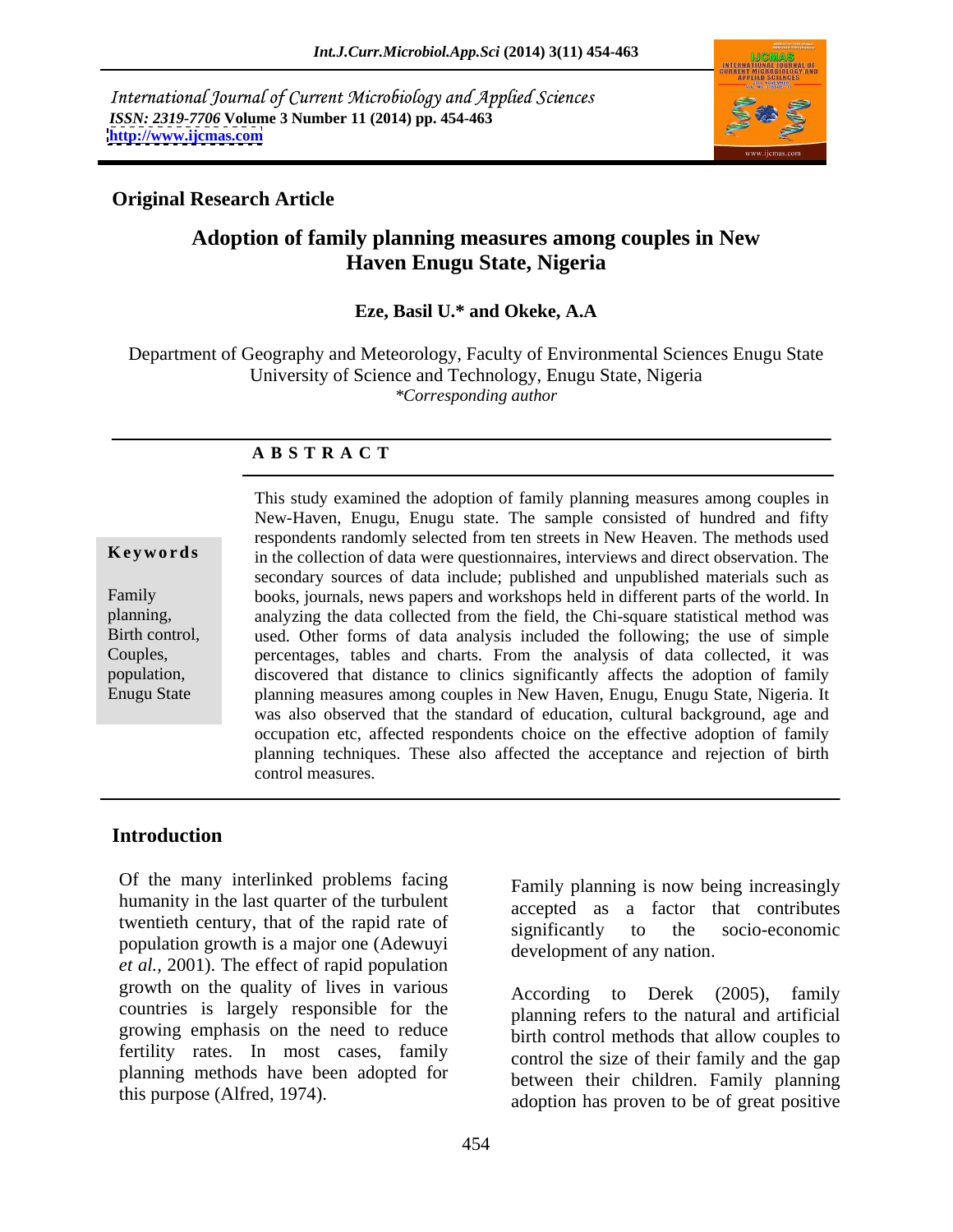influence on both the health of the children and the mother. Because of the reduction in infants and children death, due to better sanitation and disease control, increasing number of children survives to reach their reproductive age, and being human, they reproduce, thus increasing population to an unbearable rate. It is now evident that family trends are now shifting to a nuclear family with the number of children limited to one or two (Jain, 1989). This can be attributed to the recent realization by couples that they need no longer subject themselves to a life of constant child bearing and child rearing, but that it is now actually possible that by adopting a family planning measure, they can decide on how many children they want to have and also decide the spacing between the children

although the act of planning the family has existed in crude form since the beginning of mankind (Odumegwu, 2006). In recent years, health workers have come to note that apart from a good water source, a healthy environment and a balanced diet, family planning is an integral part of a good

However, these choices depend to a great extent on a complicated mixture of social, **Results and Discussion** cultural and psychological influence (Mabogunje, 1981). This research work is therefore aimed at examining the adoption couples in New Haven, Enugu State, (32.7%) of the total respondents are males, Nigeria. With an average number of 4.3 children per

# **Materials and Methods Study area**

The study area is new-haven. It is located in Enugu North local government area of Enugu state. The local government area has the following coordinates  $6^028'N$  and  $\theta$ 20'N and  $28'$ N and 7 0 31 E with a population of 244,852 people and an area of 106km . Geographically,  $\frac{2}{1000}$ Enugu urban area is located between latitude  $6^0$ 21N and  $6^0$ 30N and longitude  $7^0$ 26'E and 30N and longitude  $7^026$ <sup>o</sup>E and  $0\Omega\epsilon E$  and  $26'E$  and 7 0 37N. The urban area is bounded in the east by Udi local government area, north by Enugu east local government area and in the south of Nkanu west local government area. The metropolis constitutes local government areas of Enugu north, east and south local government area.

(Kolawole, 1984).<br>
Family planning is relatively a new science,<br>
Family planning is relatively a new science,<br>
Posidential Area New Hoven Independent Enugu falls within the hills of the Udi escarpment which covers the Government Residential Area, New Haven, Independent Layout, Uwani/Achara layout, Maryland to the south and Ogbete/Iva Valley to west (Adinna, 2003).

## **Method of data collection and analysis**

health programme (Okediji, 1975). married couples within child bearing age Lately, for the first time in history, couples New haven is made up of about 40 streets, have had reliable methods which includes; out of which 10 streets were randomly the use of pills, condom and birth control selected and 15 questionnaires were implants sterilization, IUD etc which distributed in each of the 10 streets bringing enables them to make their choices freely the total sample size to 150. Data obtained and relatively easily (Okoye, 1979). were then presented and analysed using The population of the study is made up of residing in New Haven, Enugu, Enugu state. selected and15 questionnaires were tables and Chi-square statistics.

## **Results and Discussion**

## **Data presentation and analysis**

of family planning measures among From the table, 49 respondents representing (32.7%) of the total respondents are males, with an average number of 4.3 children per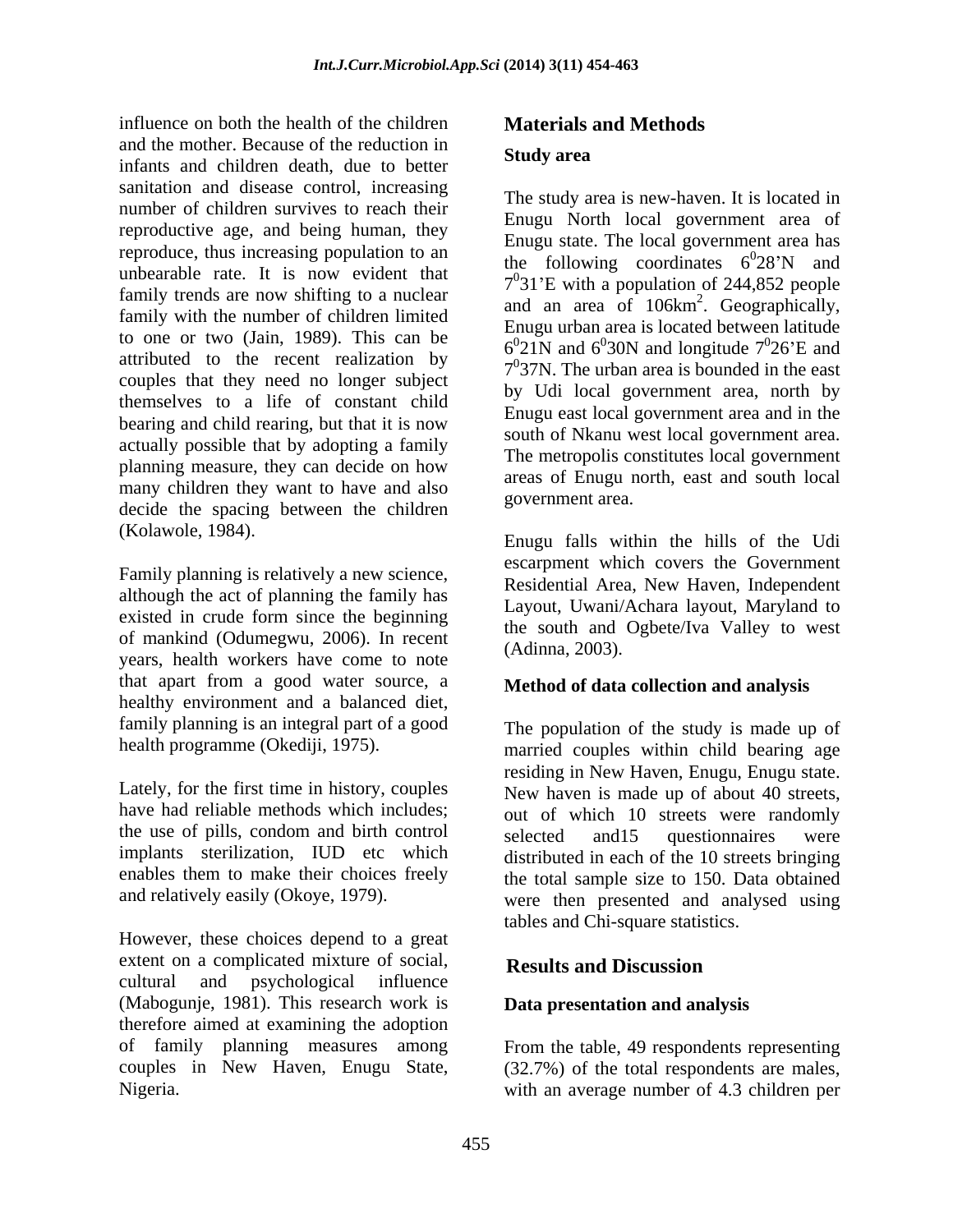respondent, while 101 (67.3%) are females average number of 4.9 children per with an average number of 4.0 children per respondents, 55 respondents (36.7%)

Table two shows the age distribution of respondents and the average number of

32 (21.3%) bracket of 33-38 years, 22 (14.7%) are in the age bracket of 39-44, and 20 (13.2%) in the age bracket 45 years and above. Also, from the table average number of children per respondents in the following age bracket: 15-20, 21-26, 27-32, 33-38, 39- 44, and 45+ are 1.2, 1.4, 3.7, 3.2, 5.2, and 6

they have a longer duration in marriage.

Table 3 represents the marital status of respondents and the average number of

From the table, none of the respondents is children. single, 133 (88.7%) is married, 2 (1.3%) is divorced and 15 (10%) is widowed. Also from the table the average number of children per respondent in the following marital status; single, married, divorced, and widowed are 0, 3.6, 1.5, and 3.7 the following occupational group; farming,

Table 4 representing the age at marriage of respondents, and the average number of children in each age bracket.<br>
Table 7 represents the educational

From the table, 15 respondents representing (10%) of the respondent got married within the age bracket of 15-20 years, with an

respondent. between 21-26 years with an average children per respondents in different age children per respondents, 20 (13.3%) groups. between the age bracket of 33-38 years with From the table, 5 respondents representing respondents, 8 (5.3%) between the age of (3.3%) of the respondents are within the age 39-44 years with an average number of bracket of 15-20 years, while 28 (18.3%) are 2.5children per respondents and 2 (1.3%) in the age bracket of 21-26 years, 43 between the age bracket of 45 years and (28.7%) in the age bracket of 27-32 years, above with an average number of 2 children respondents, 55 respondents (36.7%) number of 3.8 children per respondents, 50 (33.3%) between the age bracket of 27-32 years with an average number of 3.5 an average number of 3.4 children per per respondents.

> Table 5 represents the marital duration of respondents and the average number of children in each group.

respectively. following marital duration; 6 months-5years, The reason why older respondents tend to 29years, and above have the following have more number of children is because average number of children; 2.1, 2.5, 3.9, From the table, respondents with the 6-10years, 11-16years, 17-22years, 23- 4.5, and 6.6 respectively.

children in each age group. respondents with a longer duration in It can be deduced from the above table that marriage have the tendency of having more children.

> Table 6 represents the occupation of respondents.

respectively. trading, civil servants, and students have the From the table, respondents that falls into following average number of children; 6.3, 5.5, 3.0, and 2.3 respectively.

> Table 7 represents the educational qualification of respondents.

From the table, it is evident that respondents with the highest level of education have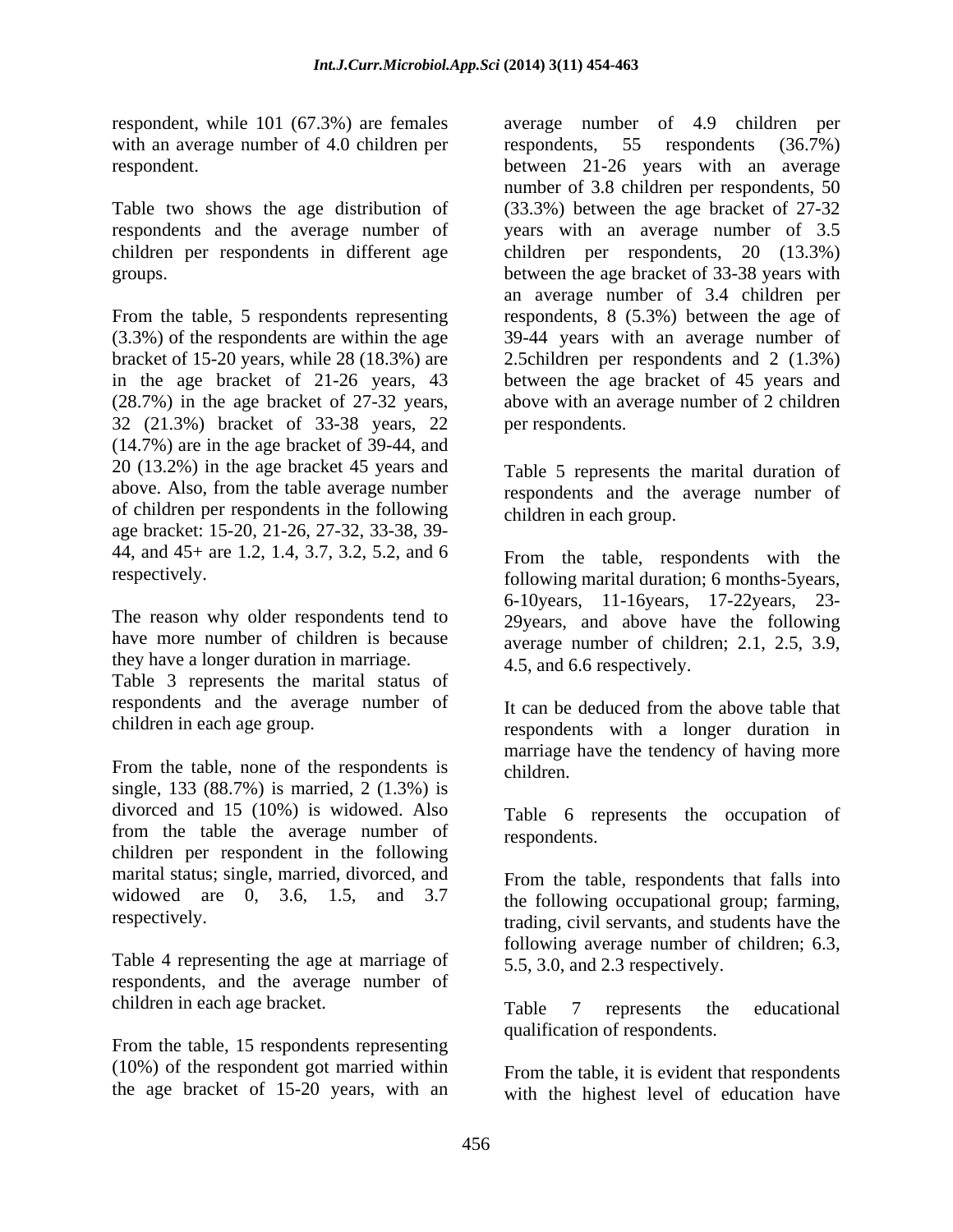fewer children compared to those without From the table, 63.3 of respondents are any formal education. This proves that, currently practicing one family planning education is a major factor affecting the method or the other, while 36.7% of the increase in population growth in Nigeria. The remaining respondents are not currently Table 8 representing the opinion of respondents on population growth.

is increasing rapidly, 26.7% said it is increasing gradually, 2.7% were of the

planning methods among respondents.

Table 10 represents the source of knowledge From the table, 110 (72.7%) of respondents of respondents about family planning. said yes that distance to clinics affects their 18% of respondents got their information practice of family planning methods, while from mass media 4% from family planning 40 (27.3%) said that distance does not affect clinics, 53.3% from friends, 5.3% from the their practice of family planning methods. church and 19.3% from schools.

Table one above and figure one below, affecting the level of adoption of family shows the awareness and usage of various planning programmes among coupes in New family planning methods among respondents.

From the above table and fig.1, the Geographic Perspective of Utilization of following family planning methods pills, family planning methods also came up with UID, injectibles, sterilization, condom and foam tablet have the following percentages of awareness; 93.3%, 72.7%, 65.3%, 20%, 98.7% and 18% respectively. Also, pills reason could be attributed to the fact that have 40% usage among respondents, IUD geographers believe that distance to some 20%, injectibles 18%, sterilization no usage, extents affects interaction. It is a proven fact

Table 12 represents the current status of respondents on contraceptive usage.

method or the other, while 36.7% of the using any methods.

59.3% of respondents thinks that population respondents on whether the reduction in increasing gradually, 2.7% were of the From the table, 91 (60.6%) of respondents opinion that population is not increasing said yes, that they think the reduction in while the remaining 11.3% of respondents family size will be beneficial to the country, said they don't know whether population is while 48 (32.1%) said that they don't think increasing or not. so. The remaining 11 (7.3%) respondents Table 9 represents the awareness of family reduction of family sizes will be beneficial Table 13 represents the various opinions of family size will be beneficial to the country. said they have no idea whether or not the to the country.

All the respondents said they have heard of Table 14 represents the effect of distances to one method of family planning or the other family planning clinic on the adoption of before. family planning methods.

Distance to clinics is one of the factors Heaven Enugu.

Chukwudi (1998) in a study on the the same findings.

condom, 70% and foam tablet 4%. that distance affects the patronage received Her earlier work supports this finding. The by facilities located at a place.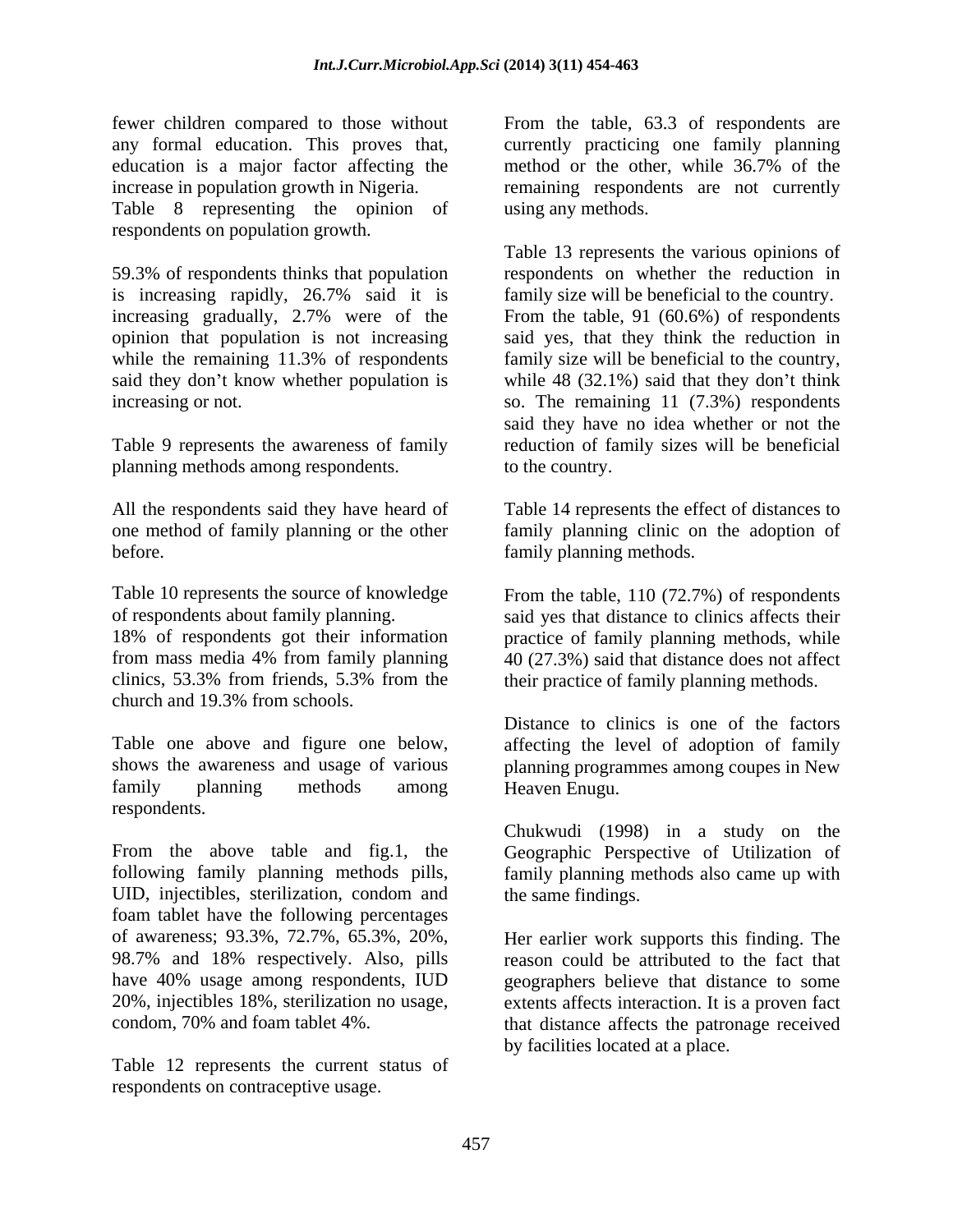#### *Int.J.Curr.Microbiol.App.Sci* **(2014) 3(11) 454-463**

| <b>Sex</b> | Frequency | o representing       | $\mathbf{\hat{f}}$ children<br>No of | Average no of |
|------------|-----------|----------------------|--------------------------------------|---------------|
|            |           |                      |                                      | children      |
| Male       |           | $\sim$ $\sim$<br>JZ. | 14V                                  |               |
| Female     | 101       | $\sim$ $-$           |                                      |               |
| Total      | 150       | 100                  | PA <sub>O</sub><br>りサプ               |               |

#### **Table.1** Showing sex of respondents

**Table.2** Showing the average number of children per respondent in different age group

| Age group     | Frequency    | $\frac{1}{2}$ % representing $\vert$ No of children $\vert$ |     | Average no of<br>children |
|---------------|--------------|-------------------------------------------------------------|-----|---------------------------|
| 15-20 years   |              | ົ່າ                                                         |     |                           |
| $21-26$ years | ററ<br>28.    | 18.3                                                        |     |                           |
| 27-32 years   |              | 28.7                                                        | 160 | 3.7                       |
| 33-38 years   |              |                                                             | 105 | <u>_</u>                  |
| 39-44 years   | $\cap$<br>∠∠ | 14.7                                                        | 115 |                           |
| $45+$         |              | 13.2                                                        | 120 |                           |
| Total         | 150          |                                                             | 549 |                           |

**Table.3** Showing the marital status of respondents and the average number of children

| <b>Marital status</b> | <b>Frequency</b> | $%$ representing $ $ | No of children | Average no of     |
|-----------------------|------------------|----------------------|----------------|-------------------|
|                       |                  |                      |                | children          |
| Single                |                  |                      |                |                   |
| Married               | $1 \cap$<br>133  | 88.7                 | $\sqrt{2}$     | $\cup \cdot \cup$ |
| Divorced              |                  |                      |                |                   |
| Widowed               |                  |                      |                |                   |
| Total                 | 150              |                      | 510            |                   |

**Table.4** Showing age at marriage of respondents and the average number of children

| Age of        | Frequency | $\%$ representing $\blacksquare$ | No of children | Average no of |
|---------------|-----------|----------------------------------|----------------|---------------|
| marriage      |           |                                  |                | children      |
| $15-20$ years |           |                                  |                | - 0           |
| $21-26$ years |           | 36 7                             | 200<br>$\sim$  | $\Omega$      |
| 27-32 years   |           | 33.3                             | 175            |               |
| 33-38 years   |           | LJ.L                             | 68             |               |
| $39-44$ years |           |                                  | $\Omega$       |               |
| $45+$         |           |                                  |                |               |
| Total         | 150       |                                  | 540<br>ノーノ     |               |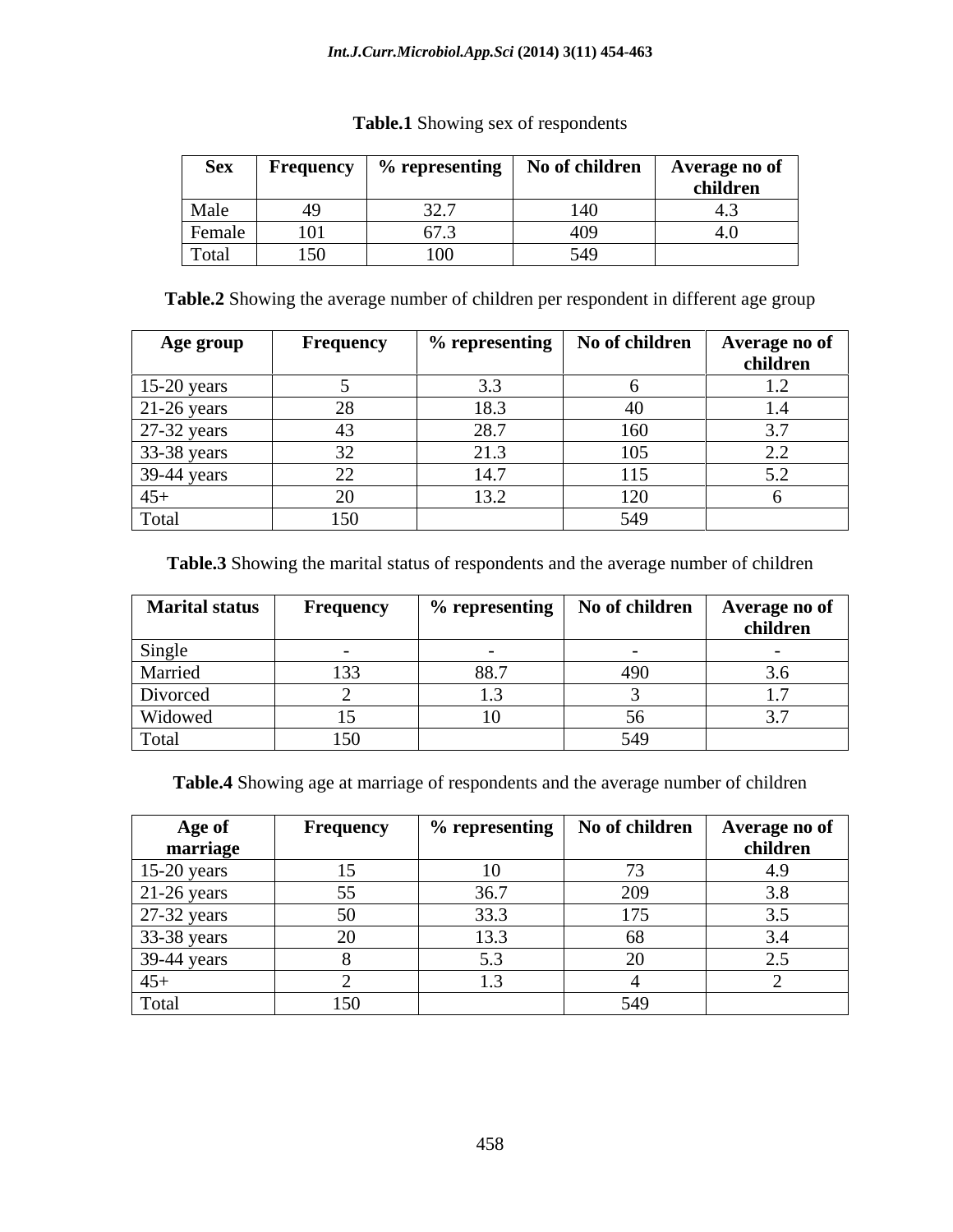#### *Int.J.Curr.Microbiol.App.Sci* **(2014) 3(11) 454-463**

| <b>Duration</b> | <b>Frequency</b>     | $\%$ representing      | No of children | Average no of<br>children |
|-----------------|----------------------|------------------------|----------------|---------------------------|
| 6 months-5years | $\sim$ $\sim$<br>رے  | 33.3                   |                | <u>.</u>                  |
| 6-10 years      | $50^{\circ}$         | LO. /                  | 126            | ∸…                        |
| $11-16$ years   | nΩ<br>ZV             | י י<br>ن. ب            | --             | 2 O<br>$\ddotsc$          |
| $17-22$ years   |                      | 212<br>$\sim$ 1 $\sim$ |                |                           |
| 23-29 years     | 2 <sup>2</sup><br>رے |                        | 120            |                           |
| $30+$           |                      |                        |                | $0.6^{\circ}$             |
| Total           | 150                  |                        | 549            |                           |

## **Table.5** Showing the marital duration of respondents

**Table.6** Showing the occupation of respondents

| <b>Occupation of</b> | <b>Frequency</b> | $\%$ representing $\parallel$     | No of children | Average no of      |
|----------------------|------------------|-----------------------------------|----------------|--------------------|
| respondents          |                  |                                   |                | children           |
| farming              |                  |                                   |                |                    |
| Trading              |                  |                                   | 215<br>້ີ⊥ີ    |                    |
| Civil servant        |                  | $\epsilon$ 1 $\tau$<br>, <i>.</i> | 0.00<br>209    | $\sim \cdot \circ$ |
| student              |                  |                                   | $\sim$<br>∼    | $\sim$<br>–⊷       |
| Total                | 150              |                                   | 540<br>ノーノ     |                    |

**Table.7** Showing the educational qualification of respondents

| Qualification | Frequency        |      | $%$ representing   No of children | Average no of |
|---------------|------------------|------|-----------------------------------|---------------|
|               |                  |      |                                   | children      |
| No formal     | 12 <sub>1</sub>  |      | 63                                |               |
| education     |                  |      |                                   |               |
| primary       |                  |      | 1/2                               |               |
| Secondary     | 73               | 48.7 | 258<br>້                          |               |
| Tertiary      | $\Omega$<br>- 38 | 25.3 | 100                               |               |
| Total         | 150              |      | 549                               |               |

**Table.8** Showing respondents perception of population growth

| Opinion                 | <b>Frequency</b> | $\frac{1}{2}$ % representing $\vert$ No of children $\vert$ |          | Average no of<br>children     |
|-------------------------|------------------|-------------------------------------------------------------|----------|-------------------------------|
| Increasing<br>rapidly   | 89               | 59.3                                                        | 277      | 3.1                           |
| Increasing<br>gradually | 40               | 26.7                                                        | 167      | 4.2                           |
| Not increasing          |                  |                                                             |          | 4.8                           |
| I don't know            |                  | ر. 1                                                        | 89       |                               |
| I don't know            |                  | 11.3                                                        | $\Omega$ | $\mathbf{J} \cdot \mathbf{I}$ |
| Total                   | 150              |                                                             | 549      |                               |

Source: field work Oct, 2011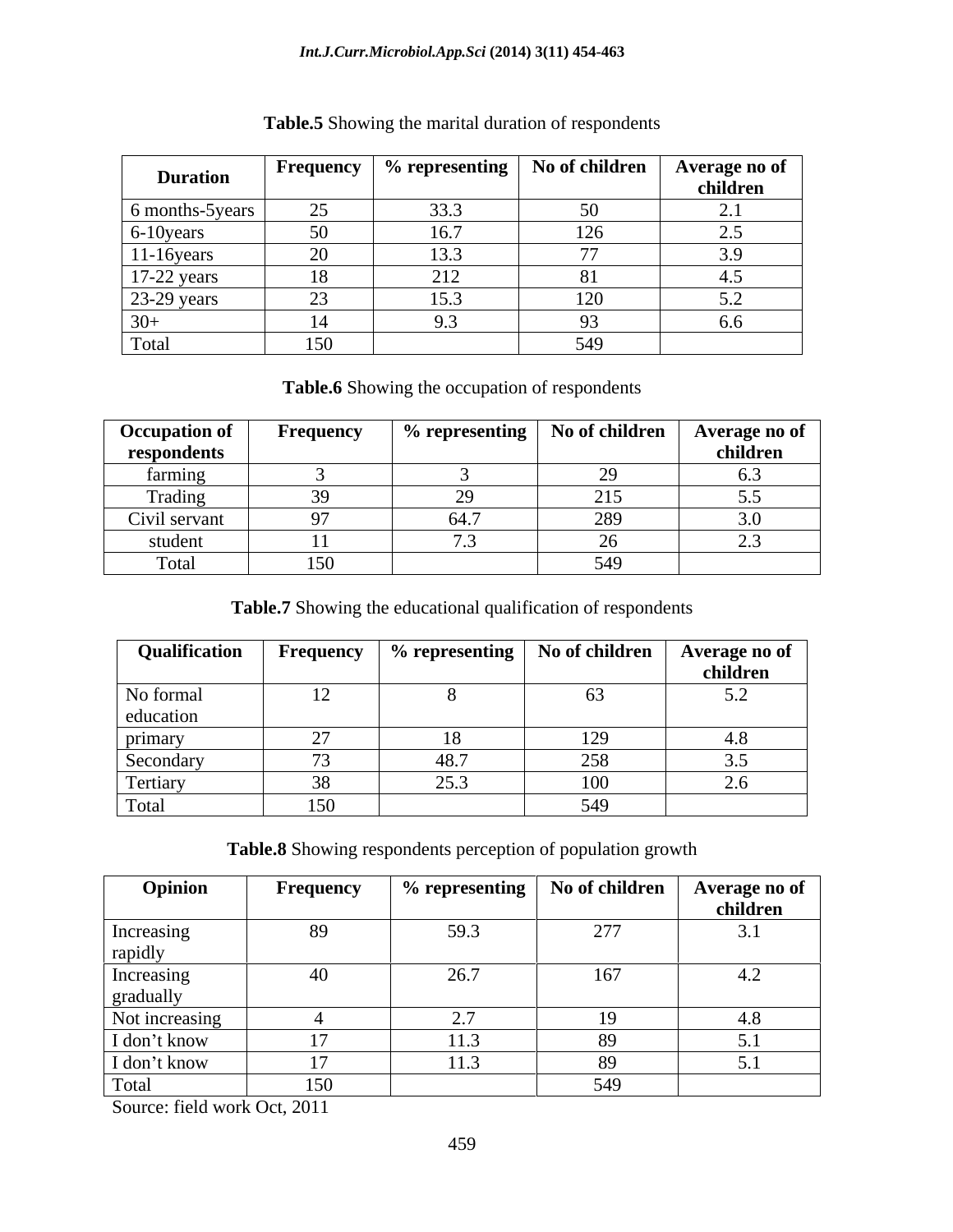| <b>Response</b> | Frequency    |     | $%$ representing $ $ No of children | Average no of |
|-----------------|--------------|-----|-------------------------------------|---------------|
|                 |              |     |                                     | children      |
| Yes             | 150<br>1 J V | 100 | $\sim$ $\sim$                       |               |
| No              |              |     |                                     |               |

**Table.9** Showing the awareness of family planning methods among respondents

**Table.10** Showing respondents sources of information

| Source of     | <b>Frequency</b> | $\%$ representing                |
|---------------|------------------|----------------------------------|
| information   |                  |                                  |
| Mass media    |                  |                                  |
| FP clinic     |                  |                                  |
| Friends       | 80               | $\overline{\phantom{a}}$<br>JJ.J |
| <b>Church</b> |                  |                                  |
| School        | ∼                | 1 J .J                           |

**Table.11** Showing the awareness and usage of various family planning methods among respondents

| <b>Methods</b>                          | <b>Heared</b>   | of heared | <b>Used</b>              | % of used                            |
|-----------------------------------------|-----------------|-----------|--------------------------|--------------------------------------|
| Pills                                   | 110             | 93.3      | - ^                      | 40 I                                 |
| <b>IUD</b>                              | 109             | 72.7      | $\Omega$                 | $\Delta$<br>$\overline{\phantom{0}}$ |
| Injectables<br>$\overline{\phantom{a}}$ | $\Omega$        | 65.3      | $\sim$                   |                                      |
| Sterilization                           | 30 <sup>2</sup> | - 1       |                          |                                      |
| Condom                                  | 148             | 98.7      | $\overline{\phantom{a}}$ | $AC$ $7$<br>40. L                    |
| Foam tablet                             | $\mathcal{L}$   |           |                          |                                      |

**Table 12:** showing the current status of respondents

**Table.13** Showing the opinions of respondents on whether it will be beneficial to the country if family size are reduced

| Response         | <b>Frequency</b>            | $\%$ representing       |
|------------------|-----------------------------|-------------------------|
| ັດຕ<br>$1 \circ$ | $\sim$ $\sim$<br>, <u>.</u> | 6U<br>◡◡                |
| N0.              |                             | $\sim$ $\sim$<br>J 4. 1 |
| I don't know     | .<br>$\mathbf{1}$           | $ -$                    |